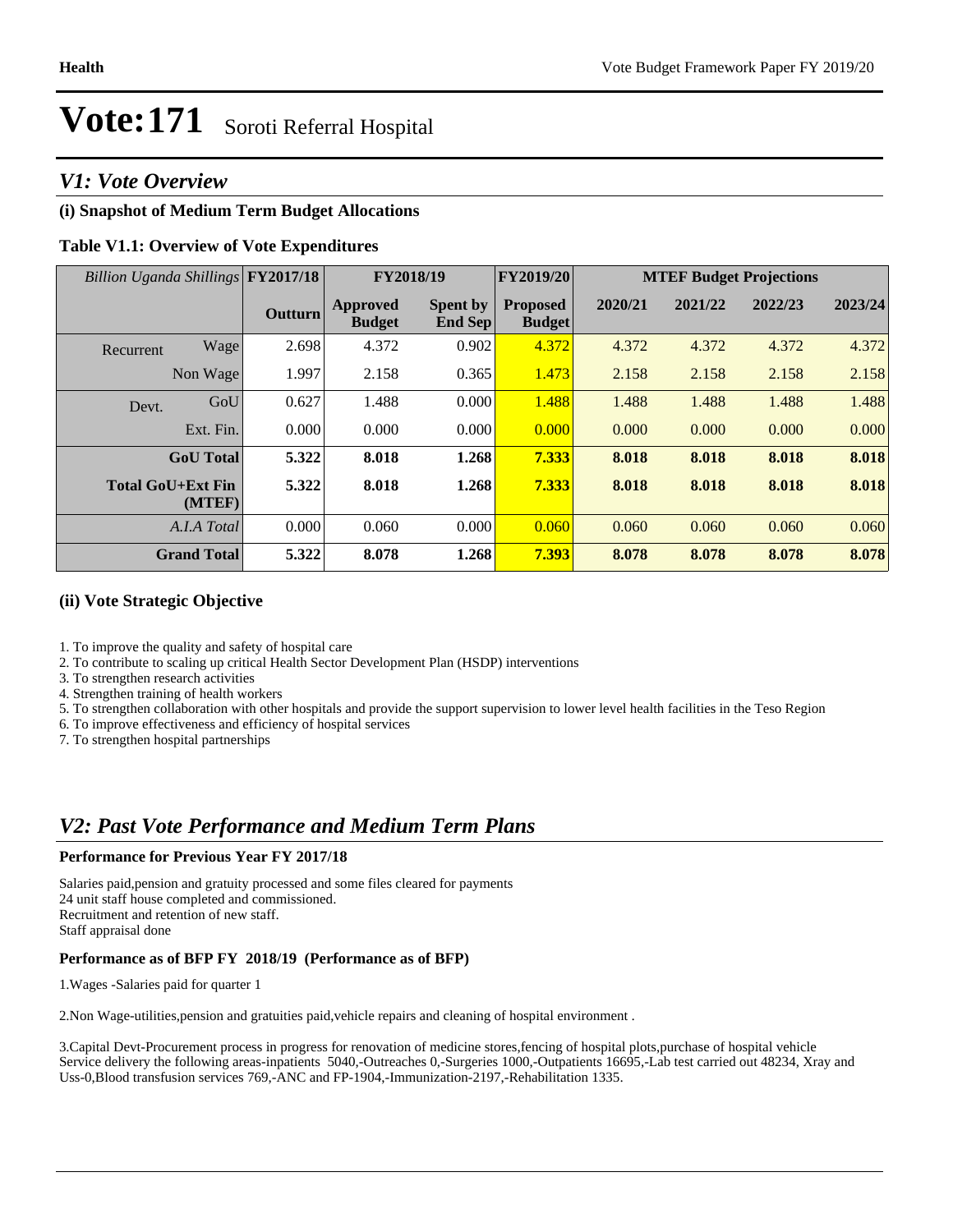#### **FY 2019/20 Planned Outputs**

#### Inpatient services:

22,000 Admissions, 4000 Surgeries(major and minor) done, 3500 Deliveries, 97% Bed Occupancy Rate and 4 days Average length of stay. 2. Outpatients services: 38,000 General OPD attendance, 30,000 Special clinic attendance. 3. Medicines worth UGX 1,204,663,765 under credit line procured. 4. Diagnostic Services; 190,000 Laboratory tests done, 6000 Imagings done (1500 U/S scans and 4,500 X-rays), and 60 postmortems done. 5. Regional equipment maintained; Cleaning of hospital units and hospital compound done payments made: Assorted medical equipment

maintained Spare parts procured. 8 regional outreach session conducted, and 8 user training session conducted. 6. Preventive and immunization services: 10,000 children Immunized, 4500 Women Immunized. 4500 Mothers attended to Antenatal Clinic, 3500 Family Planning contacts made. Under Development Budget:

Renovation of Non Residential Buildings- These include: ward 1 ward 2 and ward 3 to be renovated at cost of 608,000,000 by 30th Jun 2019 .Medical Ward roofs destroyed by termites, medicines store roof and walls damaged by termites. Overhaul the sewerage system and increase the number of toilet in all the wards with bigger pipes to handle the increased volume of waste.

Renovation of Residential buildings.These will be delivered through removing the asbestos sheet from staff housing and minor repairs to improve on livelihood of medical workers. 10 staff housing units renovated at cost of 100,000,000 by 30th Jun 2019.

Purchase of Medical Equipment : Procurement of critical Equipment in the wards. specialized equipment for specialized units such Ear Nose Throat (E N T), Orthopedic, Theater-surgical sets, caesarean section sets and eye unit sets.Assorted medical equipment purchased at cost of 300,000,000 by 30th Jun 2019.

Purchase of Office Equipment and Furniture: Through the purchase of filing cabinets to improve on records management and storage ,photocopier heavy duty photocopier and computer for administration and some offices in the wards and these will improve on timely submission of reports. Office Equipment and furniture procured at cost of 80,000,000 by 30th Jun 2109.

Purchase of Hospital Director's vehicle -Purchase and procurement of 4 wheel drive vehicle for director to ease the movement and coordination of activities while executing duties required at the sector ministry and MDAs (Ministries, Departments and other agencies.). Hospital directors vehicle purchased at cost of 400,000,000 by 30th Jun 2019.

#### **Medium Term Plans**

Construction of surgical/maternal complex 20bn. Soroti R.R.H has not yet benefited from expansion of wards, OPD, laboratory and pharmacy space through construction of new buildings. Severe crowding severely impacts negatively on the quality of care. The population continues to increase.

Procurement of Incinerator: High population generates a lot of waste and yet hospital doesn't have trucks to dispose and dump waste.

Acquisition of Land for expansion since hospital is going to serve as a teaching hospital hence a better environment is essential. Modern monitoring equipment cannot fit in the current wards.

Piped oxygen to all the wards to improve on provision of service and reduce on the cost of transporting, Storage and Replacement.

#### **Efficiency of Vote Budget Allocations**

Reduction in Utility Bill:

-Procurement and installation of solar panels to reduce on the electricity utility bills for in house lighting and security lights. -Drill and immerse water pump to pump underground water and install underground water tanks to harvest rain water. -Re-metering and detaching the hospital quarters from hospital water grid to a reduce escalating water bill and yet funds remain low.

Timely submission of final accounts to improve on accountability. -Internal auditing and advice to management on finance appropriations.

Prioritizing areas of improved performance such as attracting ,recruitment and retention of skilled workforce,timely payment of salaries and processing of pension and gratuity,

#### **Vote Investment Plans**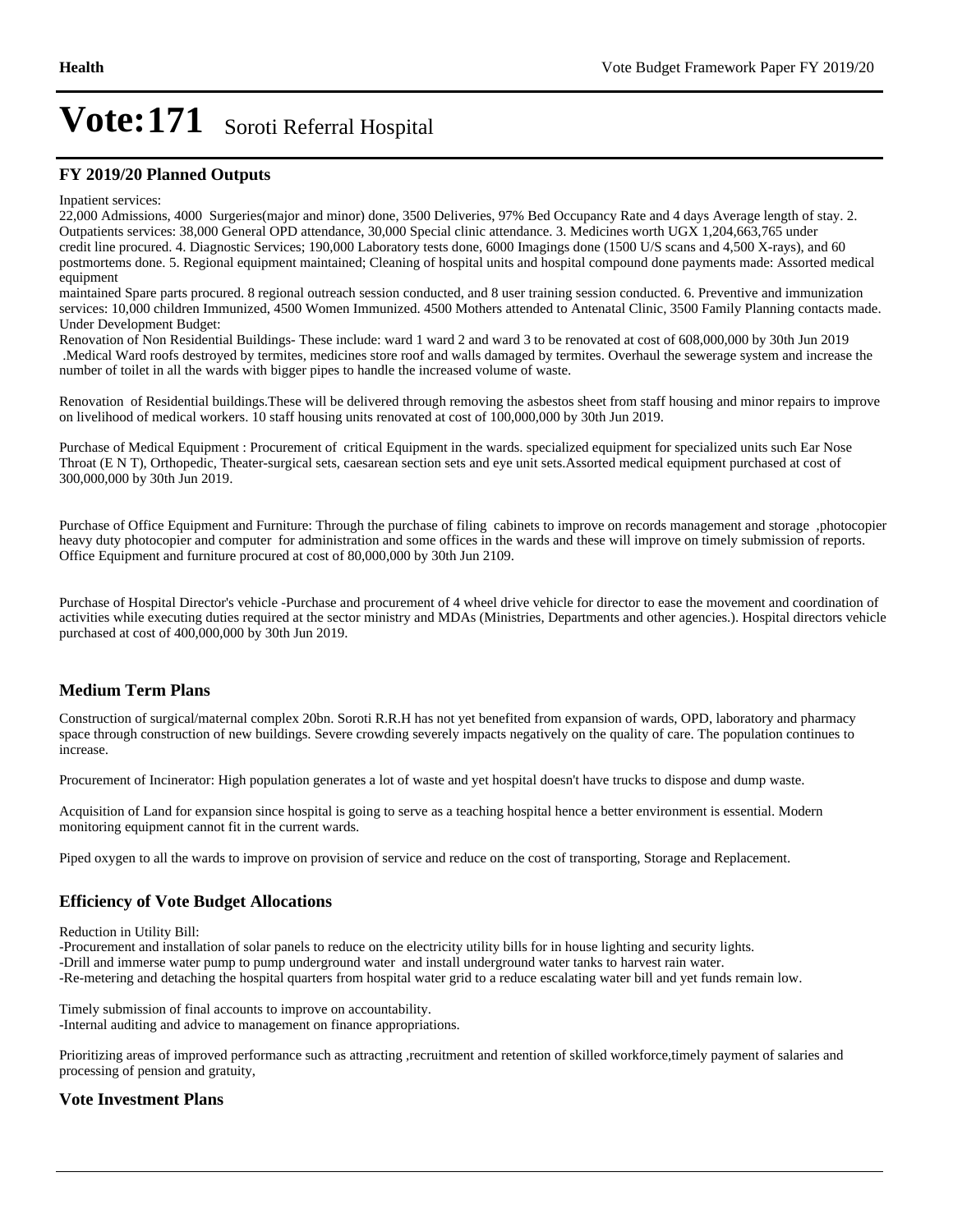Renovation of wards 1,ward 2,ward 3 and sewerage systems

Purchase of Assorted medical equipment

purchase of office equipment and furniture.

Renovation of residential buildings,re-metering of staff quarters and fencing of hospital plots.

## **Major Expenditure Allocations in the Vote for FY 2019/20**

construction of surgical/maternal complex 20bn.

-construction of Surgical ward complex with modern equipped Theater for general surgery and Orthopedics. -Maternal complex with well equipped labor suites,intensive care unit and neonatal care facility

## **V3: PROGRAMME OUTCOMES, OUTCOME INDICATORS AND PROPOSED BUDGET ALLOCATION**

### **Table V3.1: Programme Outcome and Outcome Indicators**

| <b>Vote Controller:</b>                                       |                                                                                                                                                                                 |                            |                          |                  |                 |                          |                          |                          |
|---------------------------------------------------------------|---------------------------------------------------------------------------------------------------------------------------------------------------------------------------------|----------------------------|--------------------------|------------------|-----------------|--------------------------|--------------------------|--------------------------|
| <b>Programme:</b>                                             | <b>56 Regional Referral Hospital Services</b>                                                                                                                                   |                            |                          |                  |                 |                          |                          |                          |
| <b>Programme Objective:</b>                                   | To provide specialized and general health care, conduct training, research and support supervision to<br>other health facilities in the region. To improve quality of services. |                            |                          |                  |                 |                          |                          |                          |
| <b>Responsible Officer:</b>                                   | Dr. Mulwanyi W. Francis                                                                                                                                                         |                            |                          |                  |                 |                          |                          |                          |
| <b>Programme Outcome:</b>                                     | quality and accessible regional health services                                                                                                                                 |                            |                          |                  |                 |                          |                          |                          |
| Sector Outcomes contributed to by the Programme Outcome       |                                                                                                                                                                                 |                            |                          |                  |                 |                          |                          |                          |
| 1. Improved quality of life at all levels                     |                                                                                                                                                                                 |                            |                          |                  |                 |                          |                          |                          |
|                                                               |                                                                                                                                                                                 | <b>Performance Targets</b> |                          |                  |                 |                          |                          |                          |
| <b>Programme Performance Indicators (Output)</b>              |                                                                                                                                                                                 | 2017/18<br><b>Actual</b>   | 2018/19<br><b>Target</b> | <b>Base year</b> | <b>Baseline</b> | 2019/20<br><b>Target</b> | 2020/21<br><b>Target</b> | 2021/22<br><b>Target</b> |
| • % increase of specialised clinic outpatients<br>attendances |                                                                                                                                                                                 | 10                         | 16%                      |                  |                 | <b>17%</b>               | 18%                      | 20%                      |
| • % increase of diagnostic investigations carried             |                                                                                                                                                                                 |                            | 6%                       |                  |                 | 10%                      | 15%                      | 20%                      |
| • Bed occupancy rate                                          |                                                                                                                                                                                 |                            | 95%                      |                  |                 | 97%                      | 98%                      | 99%                      |

### **Table V3.2: Past Expenditure Outturns and Medium Term Projections by Programme**

| Billion Uganda shillings               | 2017/18 |               | 2018/19                                     | 2019-20       |         | <b>MTEF Budget Projections</b> |         |         |
|----------------------------------------|---------|---------------|---------------------------------------------|---------------|---------|--------------------------------|---------|---------|
|                                        | Outturn | <b>Budget</b> | <b>Approved Spent By Proposed</b><br>End O1 | <b>Budget</b> | 2020-21 | 2021-22                        | 2022-23 | 2023-24 |
| Vote: 171 Soroti Referral Hospital     |         |               |                                             |               |         |                                |         |         |
| 56 Regional Referral Hospital Services | 5.285   | 8.018         | 1.250                                       | 7.333         | 8.018   | 8.018                          | 8.018   | 8.018   |
| Total for the Vote                     | 5.285   | 8.018         | 1.250                                       | 7.333         | 8.018   | 8.018                          | 8.018   | 8.018   |

### **V4: SUBPROGRAMME PAST EXPENDITURE OUTTURNS AND PROPOSED BUDGET ALLOCATIONS**

### **Table V4.1: Past Expenditure Outturns and Medium Term Projections by SubProgramme**

| Billion Uganda shillings | 2017/18               | <b>FY 2018/19</b>     |                                      | 2019-20                          |             |             | <b>Medium Term Projections</b> |             |
|--------------------------|-----------------------|-----------------------|--------------------------------------|----------------------------------|-------------|-------------|--------------------------------|-------------|
|                          | <b>Outturn Budget</b> | <b>Approved</b> Spent | $ {\bf B} {\bf v}$<br><b>End Sep</b> | <b>Proposed</b><br><b>Budget</b> | $2020 - 21$ | $2021 - 22$ | $2022 - 23$                    | $2023 - 24$ |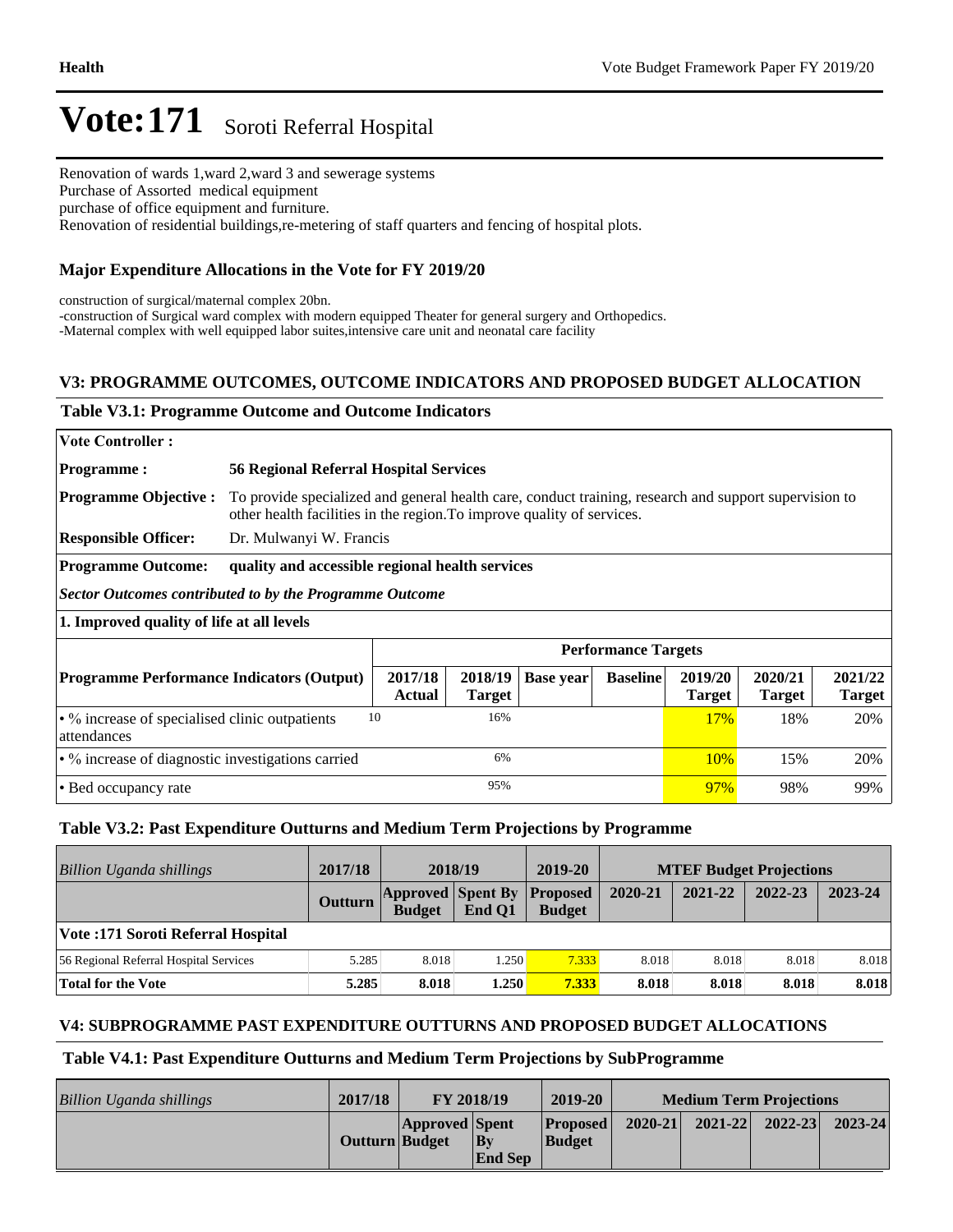| <b>Programme: 56 Regional Referral Hospital Services</b>           |       |       |       |       |       |       |       |       |
|--------------------------------------------------------------------|-------|-------|-------|-------|-------|-------|-------|-------|
| 01 Soroti Referral Hospital Services                               | 4.531 | 6.384 | 1.244 | 5.699 | 6.530 | 6.530 | 6.530 | 6.530 |
| 02 Soroti Referral Hospital Internal Audit                         | 0.005 | 0.005 | 0.000 | 0.005 | 0.000 | 0.000 | 0.000 | 0.000 |
| 03 Soroti Regional Maintenance                                     | 0.137 | 0.141 | 0.006 | 0.141 | 0.000 | 0.000 | 0.000 | 0.000 |
| 1004 Soroti Rehabilitation Referral Hospital                       | 0.627 | 0.738 | 0.000 | 0.708 | 0.708 | 0.708 | 0.708 | 0.708 |
| 1471 Institutional Support to Soroti Regional<br>Referral Hospital | 0.000 | 0.750 | 0.000 | 0.780 | 0.780 | 0.780 | 0.780 | 0.780 |
| Total For the Programme: 56                                        | 5.301 | 8.018 | 1.250 | 7.333 | 8.018 | 8.018 | 8.018 | 8.018 |
| <b>Total for the Vote:171</b>                                      | 5.301 | 8.018 | 1.250 | 7.333 | 8.018 | 8.018 | 8.018 | 8.018 |

## **Table V4.2: Key Changes in Vote Resource Allocation**

| Major changes in resource allocation over and above the<br>previous financial year | Justification for proposed Changes in Expenditure and<br><b>Outputs</b>                                                                                                                                                                                          |
|------------------------------------------------------------------------------------|------------------------------------------------------------------------------------------------------------------------------------------------------------------------------------------------------------------------------------------------------------------|
| Vote :171 Soroti Referral Hospital                                                 |                                                                                                                                                                                                                                                                  |
| Programme: 56 Soroti Referral Hospital                                             |                                                                                                                                                                                                                                                                  |
| Output: 78 Purchase of Office and Residential Furniture and Fittings               |                                                                                                                                                                                                                                                                  |
| Change in Allocation (UShs Bn):<br>0.080                                           | Varying priorities arise and each year new priorities are<br>planned and others dropped to meet the strategic demand                                                                                                                                             |
| <b>Output: 80 Hospital Construction/rehabilitation</b>                             |                                                                                                                                                                                                                                                                  |
| Change in Allocation (UShs Bn):<br>(0.250)                                         | surgical ward $1 \& 2$ and medical ward 3 renovation of the<br>roof affected by termites, improvement of sewerage system<br>and toilets.<br>Varying priorities arise and each year new priorities are<br>planned and others dropped to meet the strategic demand |
| Output: 81 Staff houses construction and rehabilitation                            |                                                                                                                                                                                                                                                                  |
| Change in Allocation (UShs Bn):<br>0.100                                           | Improve attraction and retention of staff through provision of<br>suitable accommodation<br>Reduce on cost on the hospital by re-metering of quarters<br>from main hospital .improve existing staff accomodation.                                                |
| Output: 83 OPD and other ward construction and rehabilitation                      |                                                                                                                                                                                                                                                                  |
| Change in Allocation (UShs Bn):<br>0.120                                           | Varying priorities arise and each year new priorities are<br>planned and others dropped to meet the strategic demand<br>improve on the working environment<br>ward 1, ward 2, ward 3 to be renovated.                                                            |

## **Table V4.3: Major Capital Investment (Capital Purchases outputs over 0.5Billion)**

| FY 2018/19                                                                                                 | FY 2019/20                                             |                        |  |  |  |
|------------------------------------------------------------------------------------------------------------|--------------------------------------------------------|------------------------|--|--|--|
| <b>Appr. Budget and Planned Outputs</b>                                                                    | <b>Proposed Budget and Planned Outputs</b>             |                        |  |  |  |
| Vote 171 Soroti Referral Hospital                                                                          |                                                        |                        |  |  |  |
| Programme: 56 Regional Referral Hospital Services                                                          |                                                        |                        |  |  |  |
|                                                                                                            | Project : 1004 Soroti Rehabilitation Referral Hospital |                        |  |  |  |
| Output: 83 OPD and other ward construction and rehabilitation                                              |                                                        |                        |  |  |  |
| Renovation/Rehabilitation of Main Stores and other Bills of Quantities (B.O.Os) have<br>wards(orthopedics) | been produced and procurement<br>process initiated     | <b>Wards Renovated</b> |  |  |  |